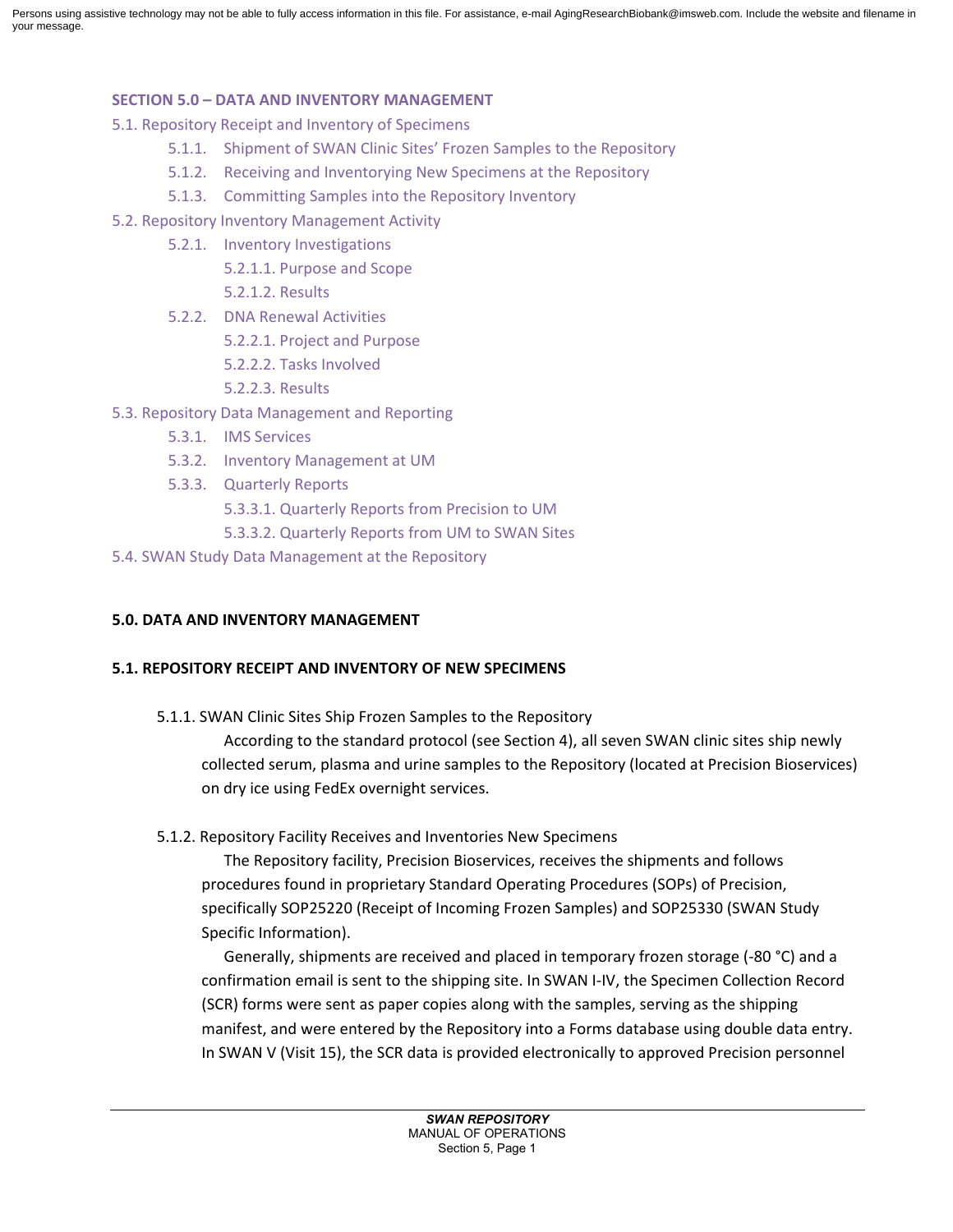after the clinic sites entered the data into a secure database hosted by the SWAN Coordinating Center. This is typically done within 5 business days of receipt of a shipment.

The SCR data serves as the manifest for the Inventory Scan. The frozen samples, shipped in bags and boxes, are scanned into the Inventory database (the BSI-II), examined visually (for color, vial integrity, volume confirmation), assigned a location, and placed into long-term storage boxes.

Any discrepancies found in this process are included in a Discrepancy Report and sent to the clinic site. Examples of common discrepancies include: samples in the shipment with no forms; missing samples; empty vials; samples received which are intended for assay at the CLASS lab; vials cracked or frozen sideways or upside down.

#### 5.1.3. Samples are Committed into Repository Inventory

When all discrepancies are resolved and all corrections entered into the database, samples are placed into long-term storage. Finally, a 5% location verification is performed for QC purposes.

#### **5.2. INVENTORY MANAGEMENT ACTIVITIES**

#### 5.2.1. Inventory Investigations

#### 5.2.1.1. Purpose and Scope

Beginning in 2009 and concluding in 2013, inventory investigations were conducted on stored Repository specimen collections from Baseline through Visit 10. The purpose of these investigations was to examine the accuracy of recorded material types and vial volumes. While the time and financial burden involved in these vial-by-vial investigations was considerable, the SRO and NIA agreed the efforts were warranted to have a firm understanding of available inventory and to be able to accurately promote the specimens to the scientific community.

The extensiveness of each visit year's investigation ranged from 100% of specimens from earlier visits to 5% from later visits, as clinic and repository protocols became more standardized and regulated, and fewer errors were found. The table below shows the percentage of each visit years' collections which were investigated.

| Visit           | % Inventoried |  |
|-----------------|---------------|--|
| V <sub>00</sub> | 100%          |  |
| V <sub>01</sub> | 100%          |  |
| V <sub>02</sub> | 100%          |  |
| V <sub>03</sub> | 100%          |  |
| V <sub>04</sub> | 100%          |  |
| V05             | 10%           |  |
| V <sub>06</sub> | 5%            |  |
| V07             | 5%            |  |
| <b>V08</b>      | 5%            |  |
| V09             | 5%            |  |

Visit % Inventoried

*SWAN REPOSITORY* MANUAL OF OPERATIONS Section 5, Page 2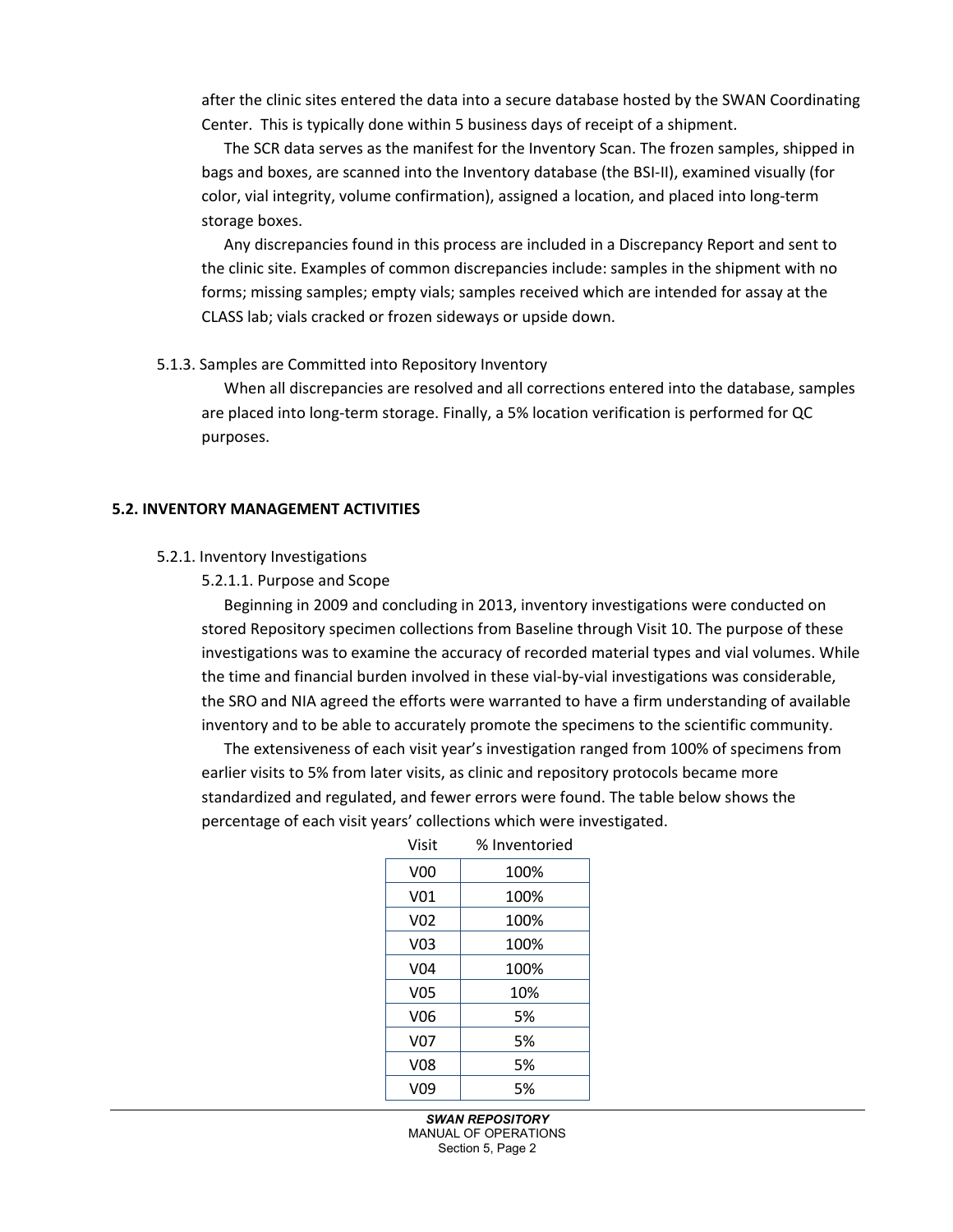#### 5.2.1.2. Results

This 5-year investigation resulted in reliably-recorded material types in the inventory database. It also highlighted specific visits, and sites, where vial volumes were consistently accurate, and areas which will require additional volume verification before release. With this knowledge, the Repository ended the collection-wide investigations and updated protocols to perform any additional volume verification work only on vials being requested and pulled for an approved study. This effort shifts the burden of 100% volume accuracy to the end-user investigators, and related costs can be included in Repository recharge (i.e., cost-recovery) rates, in line with industry standards.

#### 5.2.2. DNA Renewal Activities

## 5.2.2.1. Project and Purpose

A molecular project to renew the SWAN Repository's DNA collection was approved and funded in the Repository III renewal/supplement. The goals of this molecular work were to:

- Renew and replenish the Repository's supply of extracted DNA, a frequently requested specimen type;
- Document/assure that the immortalized lymphocyte cell lines remain viable (frozen in LN2 for 7+ years);
- Document/assure that all immortalized lymphocyte cell lines are free of crosscontamination; and
- Expand the pool of cell lines in anticipation of increasingly more demand (proteomics, metabolomics, and selected gene expression studies).

## 5.2.2.2. Tasks Involved

The major tasks involved in the project were expanding currently frozen immortalized (EBV-transformed) cell lines, extracting DNA, and performing SNP analysis on 13 previously genotyped SNPs. All tasks were completed at Precision Bioservices.

The project was divided into two phases: Phase 1 included 828 of the 1538 women (roughly half) with DNA available. These 828 were chosen based on menopausal status - having "clean" FMPs at the time Phase 1 began (early 2012). Phase 2 began after Phase 1 showed successful results, and included 403 women who were not in Phase 1 and had since been classified as 'clean post" OR had 2 or fewer vials of extracted DNA remaining in stock. A total of 1231 cells (80%) were included in the project.

#### 5.2.2.3. Results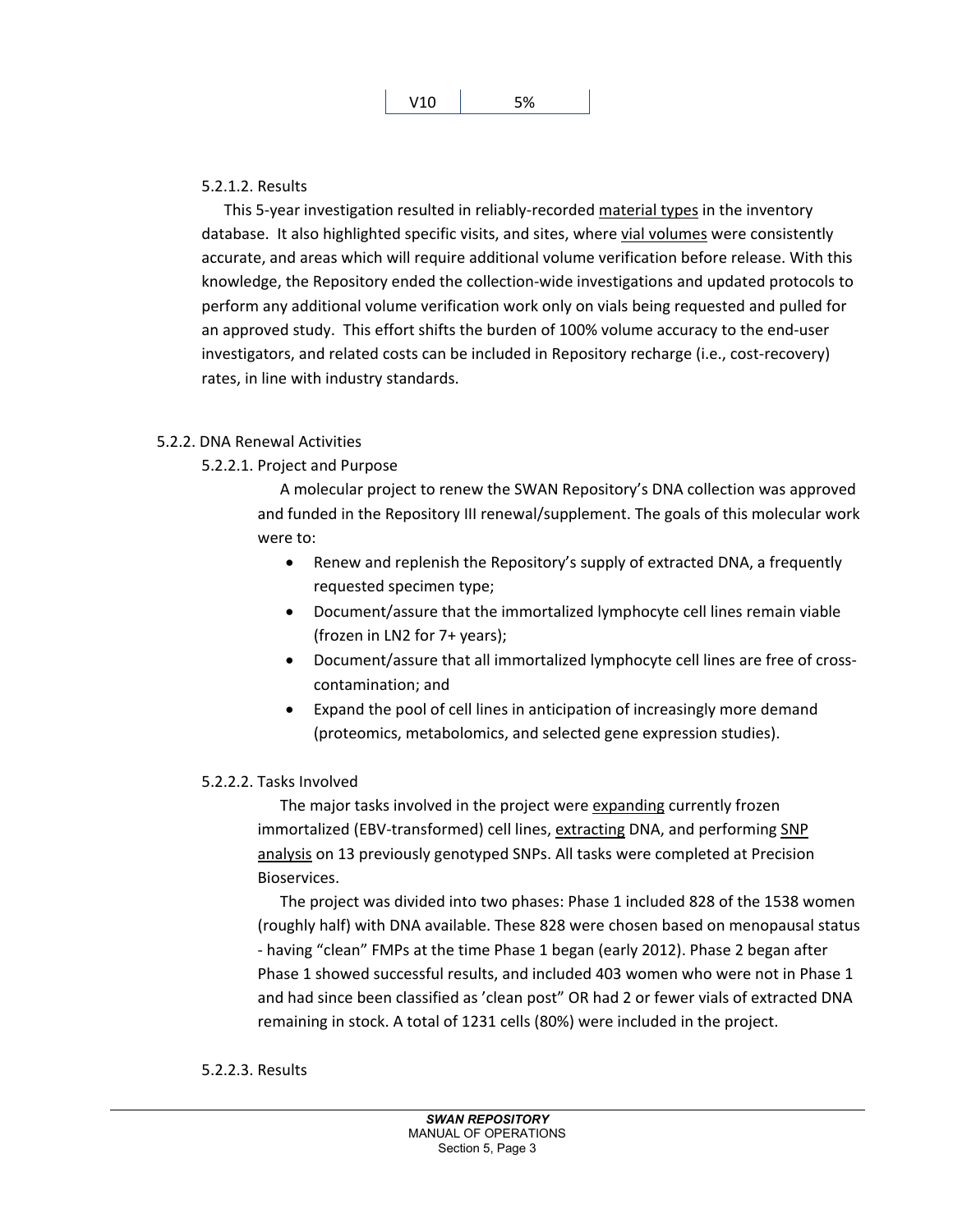Precision Bioservices attempted the expansion of all Phase 1 (828) and Phase 2 (403) previously frozen EBV transformed cell lines, with a 97% success rate.

**Cell Line Expansion Results:** Approximately 97% of cell lines were successfully expanded.

| Total Phase 1 and 2 Cells to undergo expansion   | 1231 |     |
|--------------------------------------------------|------|-----|
| EBV Transformed cell lines successfully expanded | 1192 | 97% |
| Number of EBV cell lines that failed             | -39  | 3%  |

All vials were screened for *Mycoplasma* contamination and sterility, and found to be clean. For each cell line, a portion of the newly expanded cells was used to create new stock of frozen material with the remainder being used for DNA extraction, QC testing of the DNA, and aliquoting.

Following DNA extraction, one sample from each woman was genotyped using 13 off-the-shelf SNPs which had been previously analyzed. Match rates for re-genotyped SNPs from the sex steroid pathway were 94%-100% for the 13 SNPs analyzed.

# **New Repository inventory/yields:**

- 3 Dry cell pellets (each 10 million cells/mL/vial)
	- $\circ$  1 of these 3 pellets was immediately used to:
		- **Create 3 new working stock DNA vials (ready to distribute);**
		- Create 1 master stock ; and
		- Genotype the 13 SNPs.
	- o 2 remaining pellets stored for future DNA extraction.
- AND 2 vials of Viable Cells (also 10 million cells/ml/vial) to be used for future expansions.

# **5.3. REPOSITORY DATA MANAGEMENT AND REPORTING**

5.3.1. IMS Services

The SWAN Repository subcontracts inventory management services to Information Management Services (IMS), who work closely with Precision Bioservices. IMS is the developer of Biological Systems Inventory (BSI-II), one of the major repository inventory management and control systems which fully meet Federal IT requirements. IMS was initially responsible for building a custom inventory database, using the BSI-II, to transfer and house the SWAN Repository collections. IMS maintains and updates the database and all electronic resources necessary for tracking and managing the SWAN Repository specimen inventories. IMS provides updated inventory files monthly, via an automated transfer to UM, occurring on the first of each month.

For a list of IMS key personnel and contact information, see Section 2 of this manual.

## 5.3.2. Inventory Management at UM